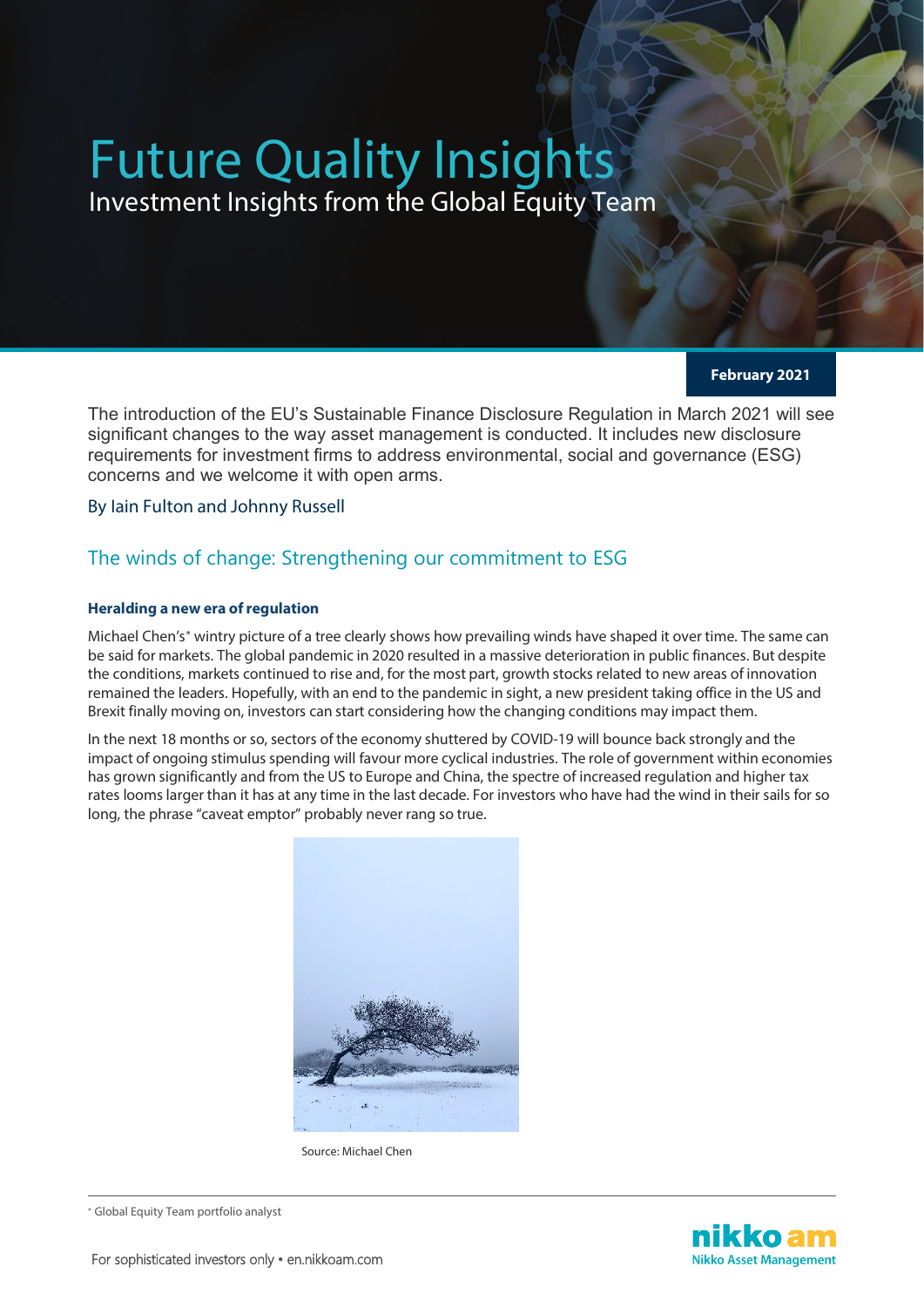One wind of regulatory change that investors may be less familiar with is that of the EU's Sustainable Finance Disclosure Regulation (SFDR). These regulations are important and arguably represent the biggest fundamental change to the way asset management is conducted since the UK's "Big Bang" de-regulation reforms in the mid-1980s.

Under SFDR, fund managers are required to make firm and product level disclosures that clearly outline and measure how sustainability risks are taken into account in their investment process.

A key feature of this framework is that it provides a definition of sustainable investment and lays down the criteria fund managers must meet to qualify. The definition has two parts. Firstly, the investment must promote an environmental or social characteristic and meet minimum standards of governance. Secondly, the investment must "do no significant harm" to any other area of environmental or social concern.

For our part, we welcome the efforts to bring greater clarity and transparency to an area of investment that has been wide open to highly subjective interpretation. With a new generation of savers looking to invest in funds, which can adhere to a set of principles they can identify with, this regulation should provide the transparency required to select funds that genuinely adhere to these principles.

In recent years, the rush to "green-wash" has been fairly evident as asset managers have sought to capitalise on an increase in fund flows to the ESG segment of the market. The SFDR regulation should ensure that those fund managers are held to account accordingly.

Our view is that good ESG characteristics are necessary for the companies we invest in to achieve "Future Quality" status. Balancing stakeholder interests, governing appropriately and aiming to be part of the solution to social and environmental problems are the requirements that permit companies to earn good returns on capital over the long term.

As a result, in response to the regulation, we are tightening the definition of our commitments in this area. **We aim to have a portfolio that has above average ESG ratings, has a low carbon intensity and has no major controversies on issues related to the environment and human rights.** These commitments can be measured, are appropriate and are certainly consistent with how we have positioned our investments in Future Quality companies over the last decade of investing together. It's not often we sing the praises of a regulator, but in this instance, the ambitious program set out by the EU is to be applauded.

## **The ESG breeze is heading to a gale force 10**

SFDR is only one small part of a wider framework of EU regulation aimed at redirecting finance towards more sustainable outcomes. Technological advances, demographic changes and the obvious failings of the free market economy are combining to change how we perceive value. Out goes shareholder primacy and growth at any cost and in comes a better, more balanced approach. One that creates value for all stakeholders by considering those externalities that were missing from the "Gordon Gecko" approach to capitalism.

The pursuit of efficient and low-cost supply chains through globalisation has delivered significant economic rewards for many, but it's come at the expense of the natural environment. We currently spend 1.6 times our planet's biodiversity and natural resources (see: [https://www.gov.uk/government/publications/final-report-the](https://www.gov.uk/government/publications/final-report-the-economics-of-biodiversity-the-dasgupta-review))[economics-of-biodiversity-the-dasgupta-review\).](https://www.gov.uk/government/publications/final-report-the-economics-of-biodiversity-the-dasgupta-review)) GDP continues to rise but nowhere in that calculation do we take account of the depleting natural resources. Inequalities have widened and the pandemic has made this worse with young people earnings forecast to fall by GBP 40K over their lifetime due to lost education (see: [https://www.ifs.org.uk/publications/15291\)](https://www.ifs.org.uk/publications/15291).

Growth in ESG funds is evidence of this change in attitudes. Although **active** management has been in a 20-year structural retreat, equity funds classified as having an ESG or SRI focus have been growing rapidly in recent years. The current share of ESG funds may only be about 6% of total active global equity funds, but ESG investing is the only segment to see significant growth in AUM fund flows over the past five years. And ESG is about to take over.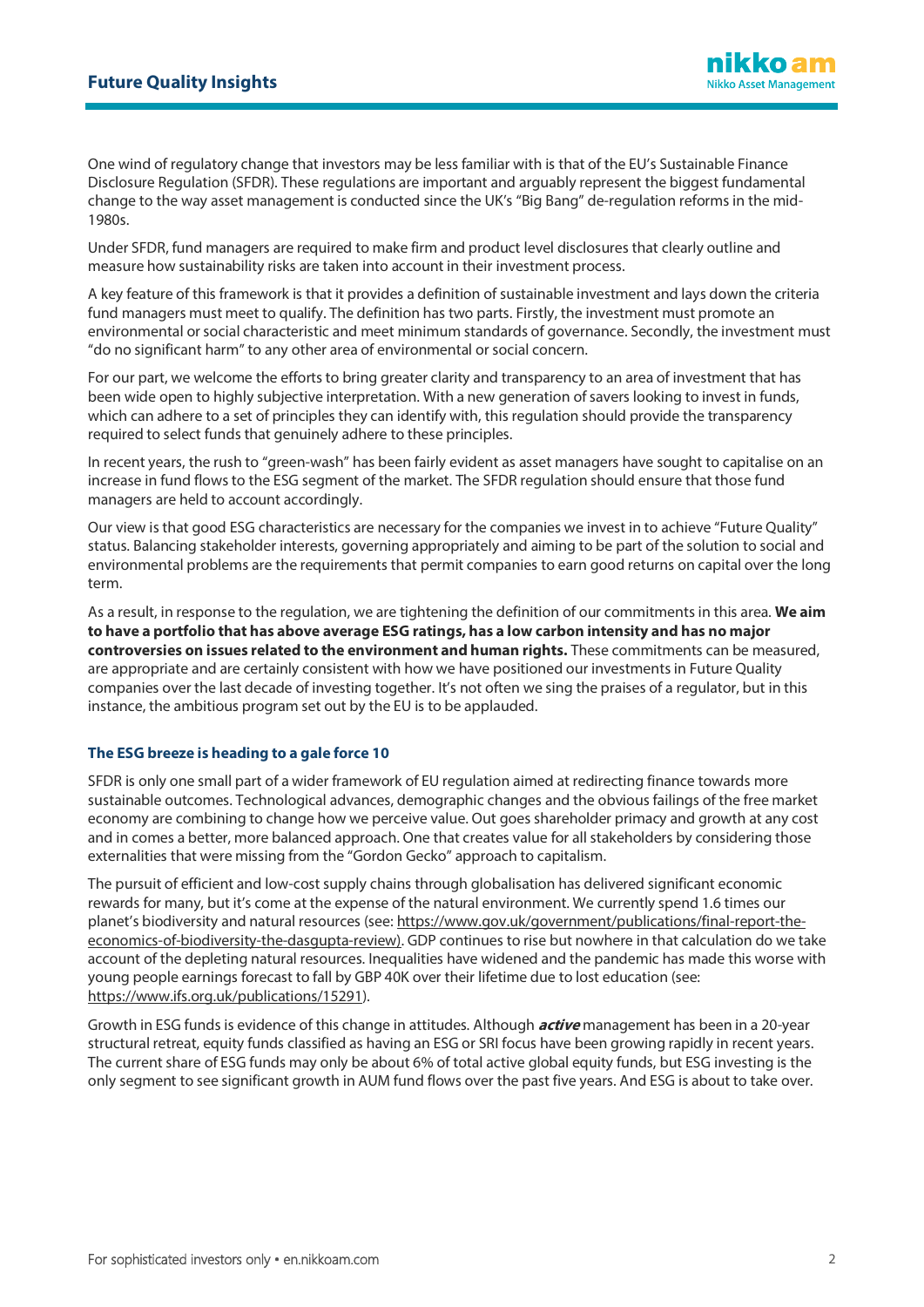## **Graph 1: Cumulative flows into ESG Funds (USD billion)**



Source: Bernstein

The change appears revolutionary and sudden but has been in the making for some time. COVID-19 is once again the accelerator, and this isn't just about the finance industry. Everywhere customers are more discerning and are migrating to companies that "do" the right thing; employee loyalty is greater for those who support and retain workers through challenging times. As investors, we have witnessed this in real time in our portfolio stocks over the past 12 months. Shifting attitudes of what represents value, a need for greater resilience in our communities, supported by policy and regulation, means what was once an ESG breeze is now a full gale force storm.

#### **Perfection isn't the answer**

Globally, there are already 60,000 (and growing) ESG-based indices and ETFs to choose from—all offering an ESG solution and a home for the growing ESG fund flow.

Much discussed factors, such as value or growth, are easy to measure. They are based on historically reported data, which is standardised then audited. This doesn't exist in the ESG world because ESG itself focuses on externalities, which are often not measured by companies themselves, never mind disclosed to the public.

The result is a market wanting exact answers in an uncertain world. It is all too easy to see the headline ESG rating and immediately assume a company is good or bad. There appears to be no middle ground. Rating agencies and asset owners alike cannot afford to have a problem child on their books. Only the best ESG score will do. Those with memories that can stretch back far enough will remember that VW and Wirecard were all part of ESG indices before their issues became all too real.

Work carried out by Bernstein suggests the highest ESG scoring companies are already heavily crowded and that greater potential could be found investing in companies with low ESG scores and then enjoying the fruits from improving trends as rating agencies and the market catch up with reality.



#### **Graph 2: High ESG scores appear crowded, whereas rising ESG scores are ignored**

Source: Bernstein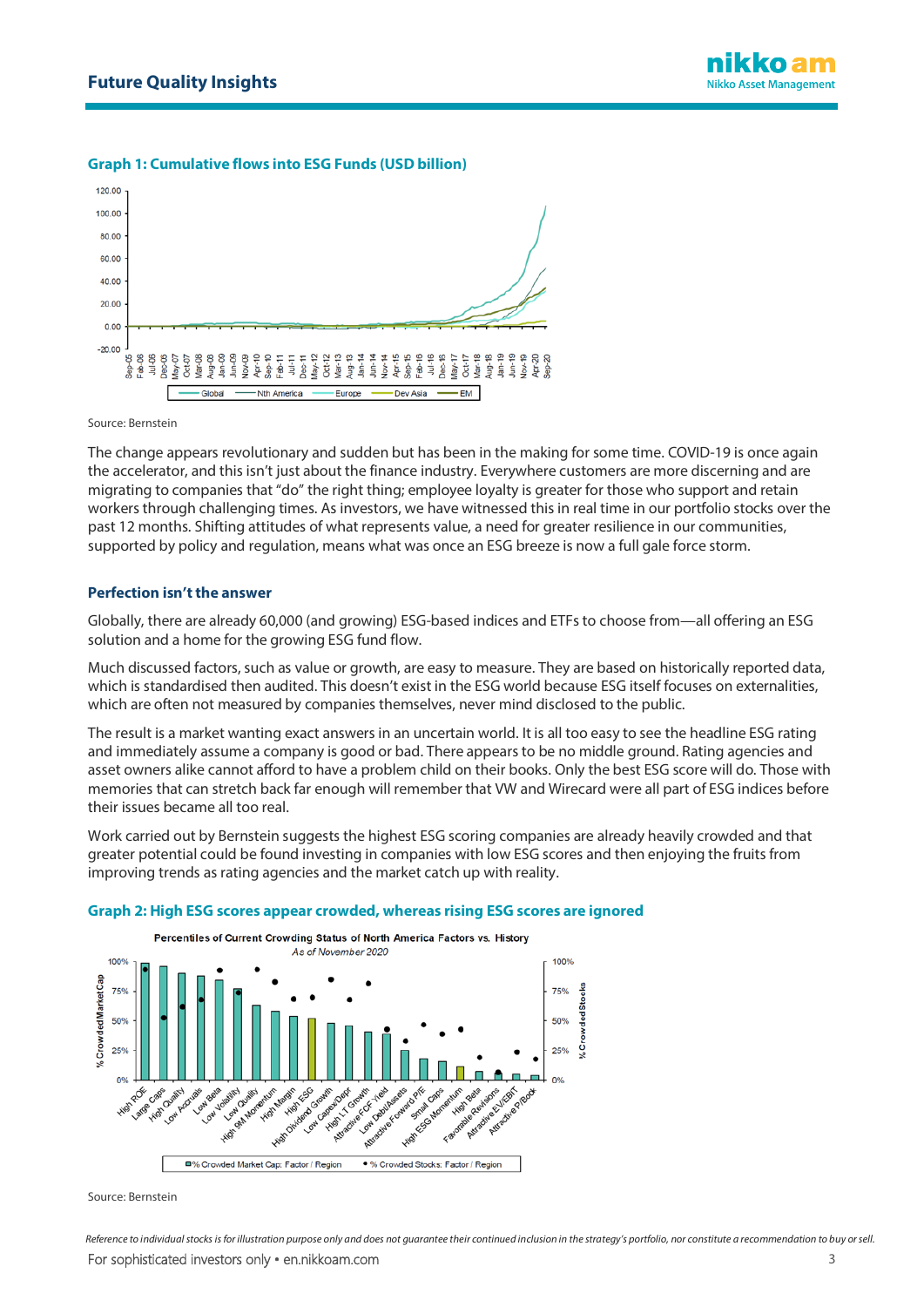This matches our own experience, where rising ESG scores have tended to outperform, whereas those with falling scores underperformed. This could be coincidental—and isn't statistically material—but it is in line with the outcome we would expect from Future Quality investing.

The embryonic nature of the ESG industry provides an opportunity for active investors to take the lead. To invest ahead of the flows and to engage with management teams about these long-term issues and identify where the market underappreciates value.

The long-term nature of the problems being addressed, and the difficulty of measuring success, suggest this is a natural home for the active investor. A perfect ESG score today may not be the only indicator for tomorrow's winners.

#### **Engagement: Palomar**

We first invested in Palomar in 2020 and continue to be holders. The company provides earthquake insurance to individuals and businesses in the US. Their mission is to leverage technology and data to provide a range of insurance solutions to Americans who have been historically underserved by the industry. These include families and small businesses who turn to Palomar for insurance against a range of natural disasters; from fire to flood to earthquake. Many of these customers are underserved or priced out of the market due to the inefficiencies of the incumbent market participants.

Despite a low ESG rating by MSCI ("B" rated), our assessment of the company regarding ESG has been very positive. The company provides affordable insurance products and services to millions of people living in vulnerable parts of the country. Its largest and original product is earthquake insurance and it leverages technology and data to provide more granular and efficient pricing than peers. It has taken this IT advantage to enter other P&C markets, such as select wind and flood, again being able to analyse and underwrite risk more accurately than peers and then price accordingly.

Formed in 2014, Palomar is a young company with an employee base of about 100. When compared to some of its behemoth incumbent competitors, it is not surprising for the company to have a low ESG rating. However, lack of disclosure is common for young companies and easily rectified. We are confident our ongoing dialogue and longterm support will lead to greater transparency and eventually a more accurate appreciation of the company's ESG credentials. There are many aspects of this company currently underappreciated by the market.

#### **Balls to the wall?**

How are you supposed to react when you're 25 minutes into a gruelling 30-minute spin class and your virtual cycling instructor shouts out: "Balls to the wall, balls to the wall"?

"Balls to the wall" was borrowed from the aviation industry and refers to the pilot aggressively and without restraint, pulling back a ball shaped throttle. The result is an acceleration skywards—akin to a squeezed GameStop share price (on the way up that is)—or in my case, a release of hidden effort that I had naively thought I'd keep for later. Equity investors have been balls-to-the-wall since March 2020. Increased asset allocation, savings and raised liquidity are driving increased speculation, some of which is undoubtedly bubble like in nature. Stretched valuations in "green" ETFs, such as the ICLN (i-shares Global Clean Energy) ETF—currently trading at about 70x earnings—or a large number of green SPACs, suggests that investors' expectations are already elevated. Red flags are waving in the wind.

Empirical Research Partners has done work on US stocks and found that in general, there is a limited valuation premium for ESG stocks once the fundamental qualities of the stocks are taken into account. However, they have discovered that there is a skew of "agreed" ESG winners within the ESG universe and at the extreme there is an argument that an ESG premium exists. Graph 3 shows that the skew is heavily weighted to the tech sector where some caution may be warranted; though perhaps only a mirror reflection of leadership in the market in general.

*Reference to individual stocks is for illustration purpose only and does not guarantee their continued inclusion in the strategy's portfolio, nor constitute a recommendation to buy orsell.*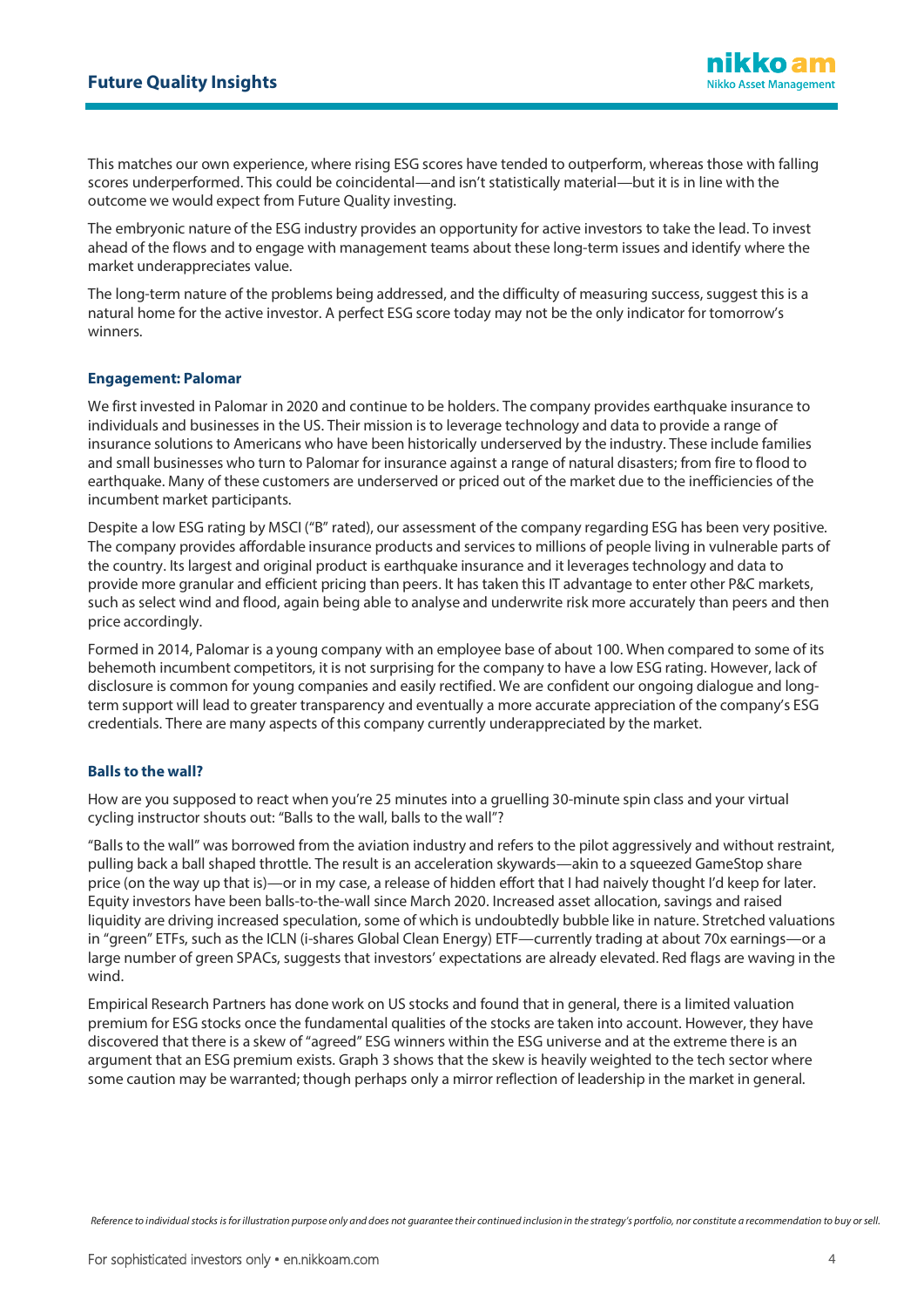

## **Graph 3: Top 20 stocks by ESG Funds—sector weights**

Source: Empirical Research Partners

## **Conclusion**

The investment industry has reached a tipping point. Today's market participants think of ESG as a separate category to active investing, but soon they will be synonymous with each other. In Japan they call it the Fujiwhara effect—when two cyclones come together to create a larger force. Perhaps the prevailing wind isn't set to change but in fact it is set to strengthen as the shift of capital towards solving our long term environmental and societal issues combines with further technological advances to create an ESG storm that is only now starting. It is a sign that things are changing and in the long run we will all be better for it.

#### **Appendix: Nikko AM Global Equity Engagement Summary – 2H20**

| <b>Company name</b>       | <b>Summary of ESG Issue &amp; response</b>                                                                                   | <b>PM</b> directly<br>involved? | <b>Collaboration?</b> | On-going or<br>complete? |
|---------------------------|------------------------------------------------------------------------------------------------------------------------------|---------------------------------|-----------------------|--------------------------|
| <b>Burford Capital</b>    | Governance and accounting - changing board &<br>increased disclosure                                                         | Yes                             | No                    | On-going                 |
| Aon                       | Human Capital, IT Security - Covid-19 challenges<br>led to salary cuts for majority of firm. Retention<br>remained very high | Yes                             | No                    | Complete                 |
| <b>HDFC</b> Bank          | Customer interaction - potential lawsuit relating<br>to auto-loan selling practice                                           | Yes                             | No                    | On-going                 |
| <b>Dolby Laboratories</b> | Requested shareholder approval for issuance<br>under new share incentive plan had limited<br>performance criteria            | Yes                             | No                    | Complete                 |
| HelloFresh                | <b>Environmental practices</b>                                                                                               | Yes                             | No                    | On-going                 |
| SolarEdge                 | Solar system efficiency                                                                                                      | Yes                             | No                    | Complete                 |
| Schneider                 | Understanding the impact of their carbon<br>commitments on strategy                                                          | Yes                             | Yes                   | Complete                 |
| KIngspan                  | Engagement with management about cultural<br>issues that have been highlighted during the<br>Grenfell Judicial ~Review       | Yes                             | No                    | On-going                 |
| Livanova                  | Collaboration to improve investor<br>communications, board structure and in general<br>improve shareholder value             | Yes                             | No                    | On-going                 |

*Reference to individual stocks is for illustration purpose only and does not guarantee their continued inclusion in the strategy's portfolio, nor constitute a recommendation to buy or sell.*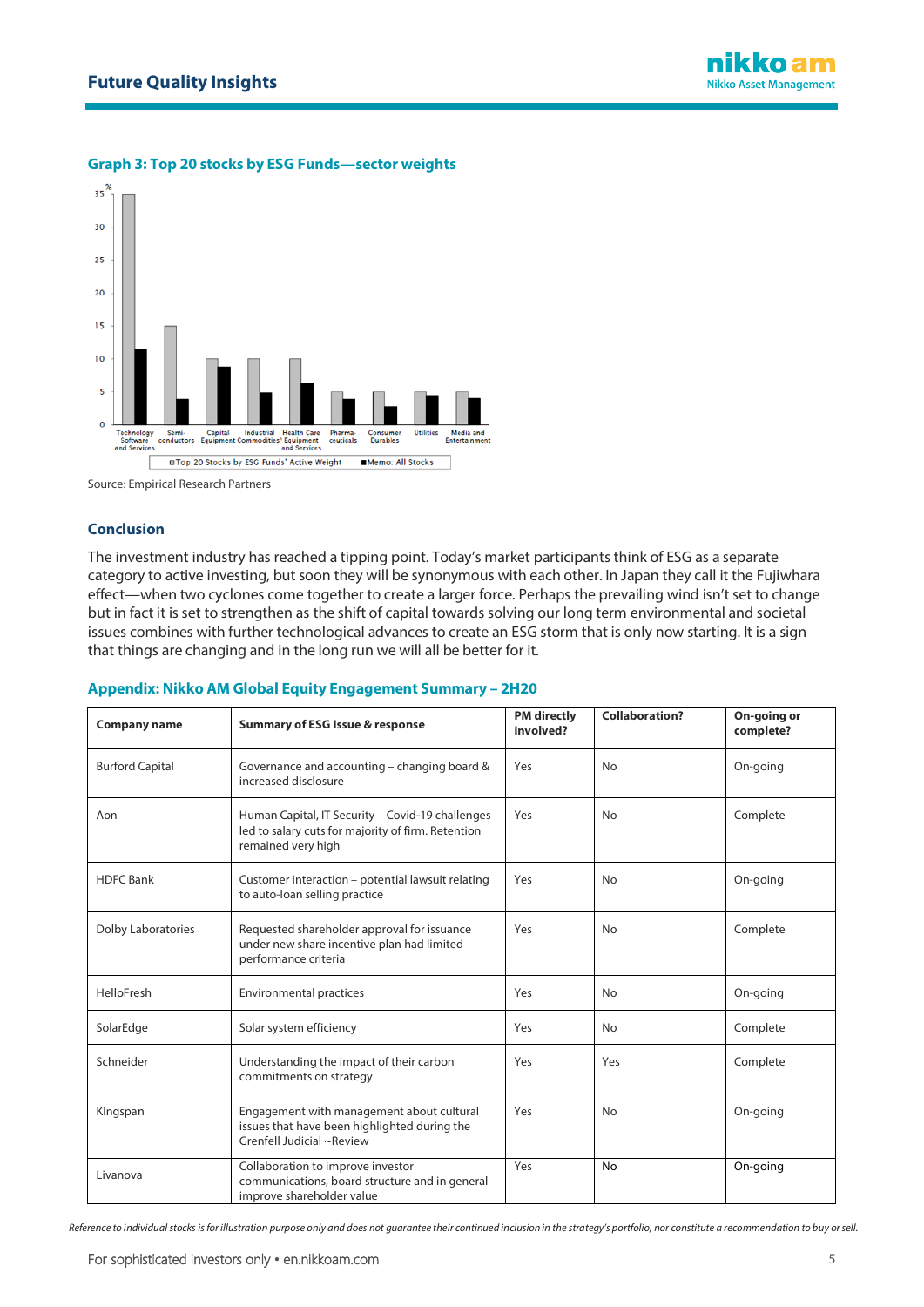# Strong ESG credentials

|                                   | Fund           | <b>Benchmark</b> | <b>Better than benchmark?</b> |
|-----------------------------------|----------------|------------------|-------------------------------|
| MSCI ESG portfolio rating         | $\overline{A}$ | <b>BBB</b>       | Yes                           |
| <b>ESG</b> scores:                |                |                  |                               |
| · Environmental score             | 5.9            | 5.9              | Yes                           |
| · Social score                    | 5.0            | 4.8              | Yes                           |
| Governance score                  | 5.2            | 4.6              | Yes                           |
| Normalised Carbon footprint       |                |                  |                               |
| (TCO <sub>2</sub> E/\$M Invested) | 6.8            | 103.1            | Yes                           |
| Lack of independent board         | 12.1%          | 12.6%            | Yes                           |
| Female represent 30% of directors | 51.9%          | 48.3%            | Yes                           |

Source: MSCI ESG Fund Ratings, December 2020. Data supplied as per the MSCI definitions. Fund is a representative account of the Nikko AM Global Equity Strategy. Benchmark is the MSCI ACWI.

## Global Equity Strategy Composite Performance to Q4 2020



| <b>Nikko AM Gross Annualised Returns</b><br>$(USD)$ % | 1 year | 2 years | 3 years | 5 years | <b>Since</b><br><b>Inception</b> |
|-------------------------------------------------------|--------|---------|---------|---------|----------------------------------|
| Global Equity Strategy Composite                      | 31.68  | 31.02   | 19.28   | 17.70   | 15.46                            |
| All Countries World Index*                            | 16.25  | 21.32   | 10.06   | 12.25   | 9.39                             |
| <b>Excess Return</b>                                  | 15.42  | 9.71    | 9.22    | 5.45    | 6.07                             |

\*The benchmark for this composite is MSCI All Countries World Index. The benchmark was the MSCI All Countries World Index ex AU since inception of the composite to 31 March 2016. Inception date for the composite is 01 October 2014. Returns are based on Nikko AM's (hereafter referred to as the "Firm") Global Equity Strategy Composite returns. Returns for periods in excess of 1 year are annualised. The Firm claims compliance with the Global Investment Performance Standards (GIPS ®) and has prepared and presented this report in compliance with the GIPS. Returns are US Dollar based and are calculated gross of advisory and management fees, custodial fees and withholding taxes, but are net of transaction costs and include reinvestment of dividends and interest. Copyright © MSCI Inc. The copyright and intellectual rights to the index displayed above are the sole property of the index provider. For more details, please refer to the performance disclosures found at the end of this document. Any comparison to reference index or benchmark may have material inherent limitations and therefore should not be relied upon. Data as of 31 December 2020.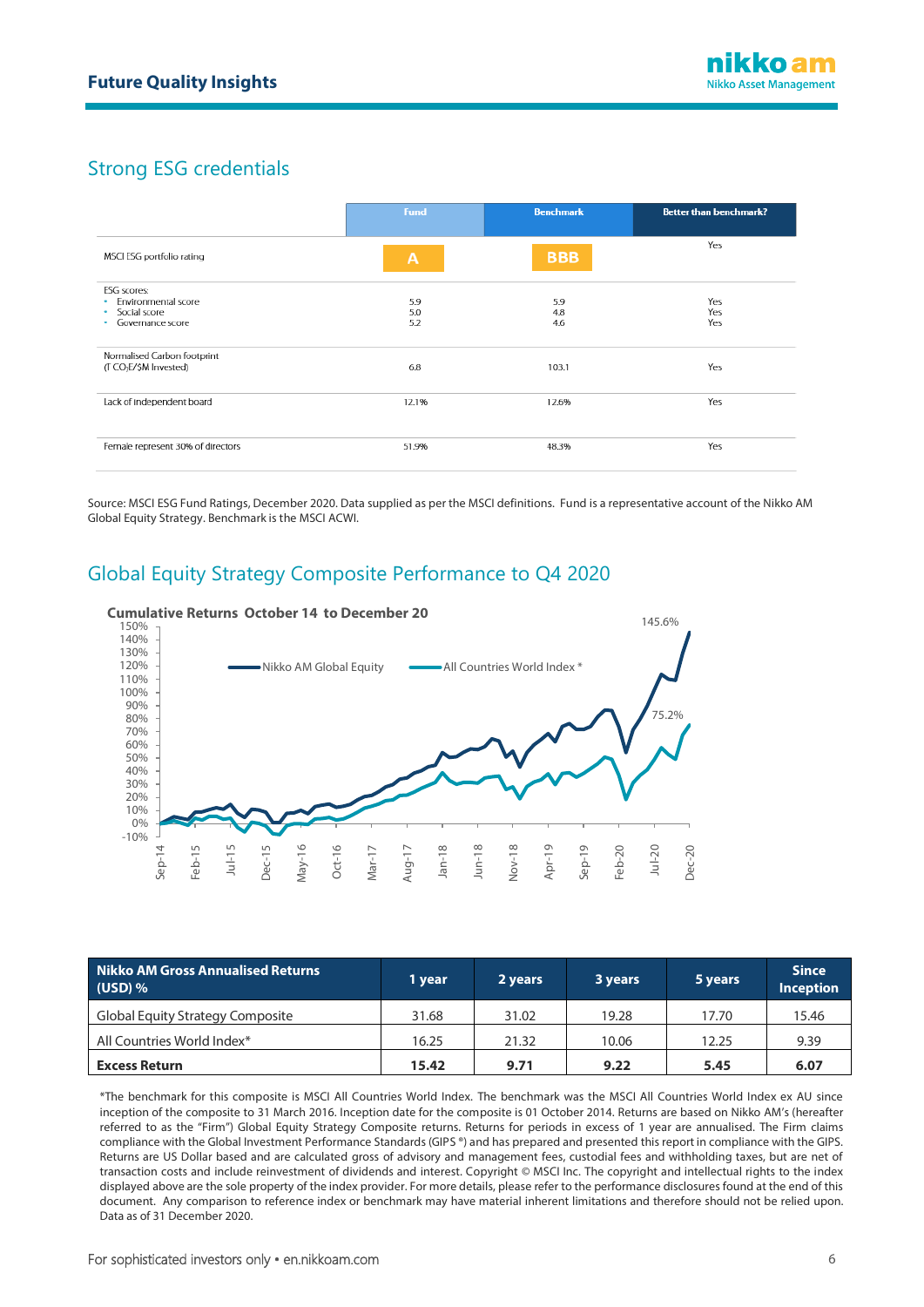# Nikko AM Global Equity: Capability profile and available funds (as at 31 December 2020)

| Available strategies        | Global ACWI, Global EAFE, Global Developed, Global ex specific country, Sharia, Dividend               |  |                   |  |
|-----------------------------|--------------------------------------------------------------------------------------------------------|--|-------------------|--|
| Available vehicles          | UCITS-SICAV, Country domiciled mutual funds, unit trusts, investment trusts and<br>segregated accounts |  |                   |  |
| Key Features of Global ACWI | <b>Current Positioning</b>                                                                             |  | <b>Guidelines</b> |  |
| Investment Objective        | +3% vs MSCI AC World                                                                                   |  |                   |  |
| No. of holdings             | 42                                                                                                     |  | $40 - 50$         |  |
| Active share                | 90.3%                                                                                                  |  | 90-95%            |  |
| Cash                        | 2.7%                                                                                                   |  | $0 - 3\%$         |  |

Target return is an expected level of return based on certain assumptions and/or simulations taking into account<br>the strategy's risk components. There can be no assurance that any stated investment objective, including tar return, will be achieved and therefore should not be relied upon.

Past performance is not indicative of future performance. This is provided as supplementary information to the<br>performance reports prepared and presented in compliance with the Global Investment Performance Standards (GIPS®). Nikko AM Representative Global Equity account. Source: Nikko AM, FactSet.

# Nikko AM Global Equity Team



This Edinburgh based team provides solutions for clients seeking global exposure. Their unique approach, a combination of Experience, Future Quality and Execution, means they are continually "joining the dots" across geographies, sectors and companies, to find the opportunities that others simply don't see.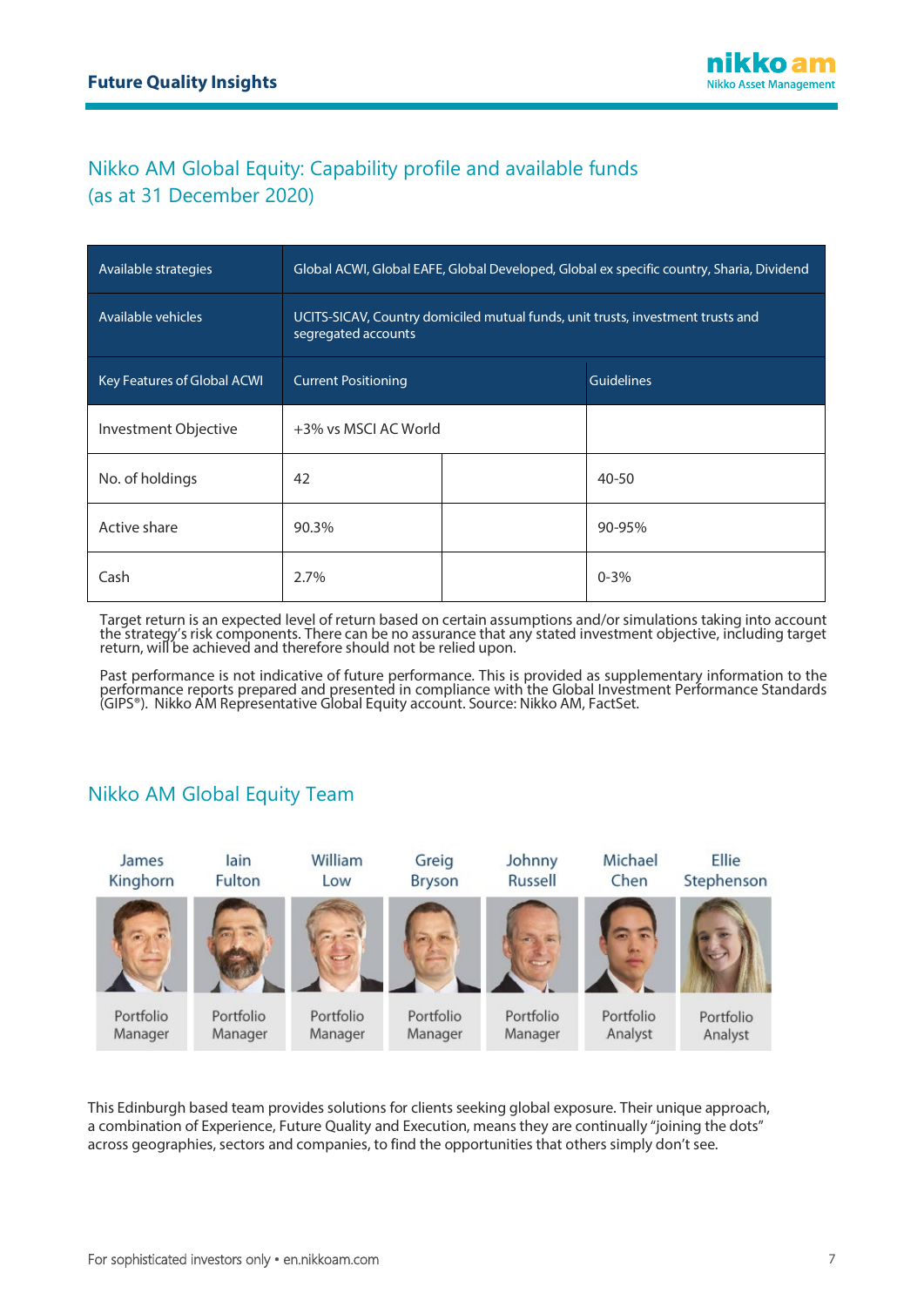## **Experience**

Our five portfolio managers have an average of 23 years' industry experience and have worked together as a Global Equity team for eight years. In 2019, two portfolio analysts, Michael Chen and Ellie Stephenson joined the team and they are the first in a new generation of talent on the path to becoming portfolio managers. The team's deliberate flat structure fosters individual accountability and collective responsibility. It is designed to take advantage of the diversity of backgrounds and areas of specialisation to ensure the team can find the investment opportunities others don't.

## Future Quality

The team's philosophy is based on the belief that investing in a portfolio of Future Quality companies will lead to outperformance over the long term. They define Future Quality as a business that can generate sustained growth in cash flow and improving returns on investment. They believe the rewards are greatest where these qualities are sustainable and the valuation is attractive. This concept underpins everything the team does.

## Execution

Effective execution is essential to fully harness Future Quality ideas in portfolios. We combine a differentiated process with a highly collaborative culture to achieve our goal: high conviction portfolios delivering the best outcome for clients. It is this combination of extensive experience, Future Quality style and effective execution that offers a compelling and differentiated outcome for our clients.

## About Nikko Asset Management

With USD 284.4 billion\* under management, Nikko Asset Management is one of Asia's largest asset managers, providing high-conviction, active fund management across a range of Equity, Fixed Income, Multi-Asset and Alternative strategies. In addition, its complementary range of passive strategies covers more than 20 indices and includes some of Asia's largest exchange-traded funds (ETFs).

\*Consolidated assets under management and sub-advisory of Nikko Asset Management and its subsidiaries as of 31 December 2020.

## Risks

**Emerging markets risk** - the risk arising from political and institutional factors which make investments in emerging markets less liquid and subject to potential difficulties in dealing, settlement, accounting and custody.

**Currency risk** - this exists when the strategy invests in assets denominated in a different currency. A devaluation of the asset's currency relative to the currency of the Sub-Fund will lead to a reduction in the value of the strategy.

**Operational risk** - due to issues such as natural disasters, technical problems and fraud.

**Liquidity risk** - investments that could have a lower level of liquidity due to (extreme) market conditions or issuerspecific factors and or large redemptions of shareholders. Liquidity risk is the risk that a position in the portfolio cannot be sold, liquidated or closed at limited cost in an adequately short time frame as required to meet liabilities of the Strategy.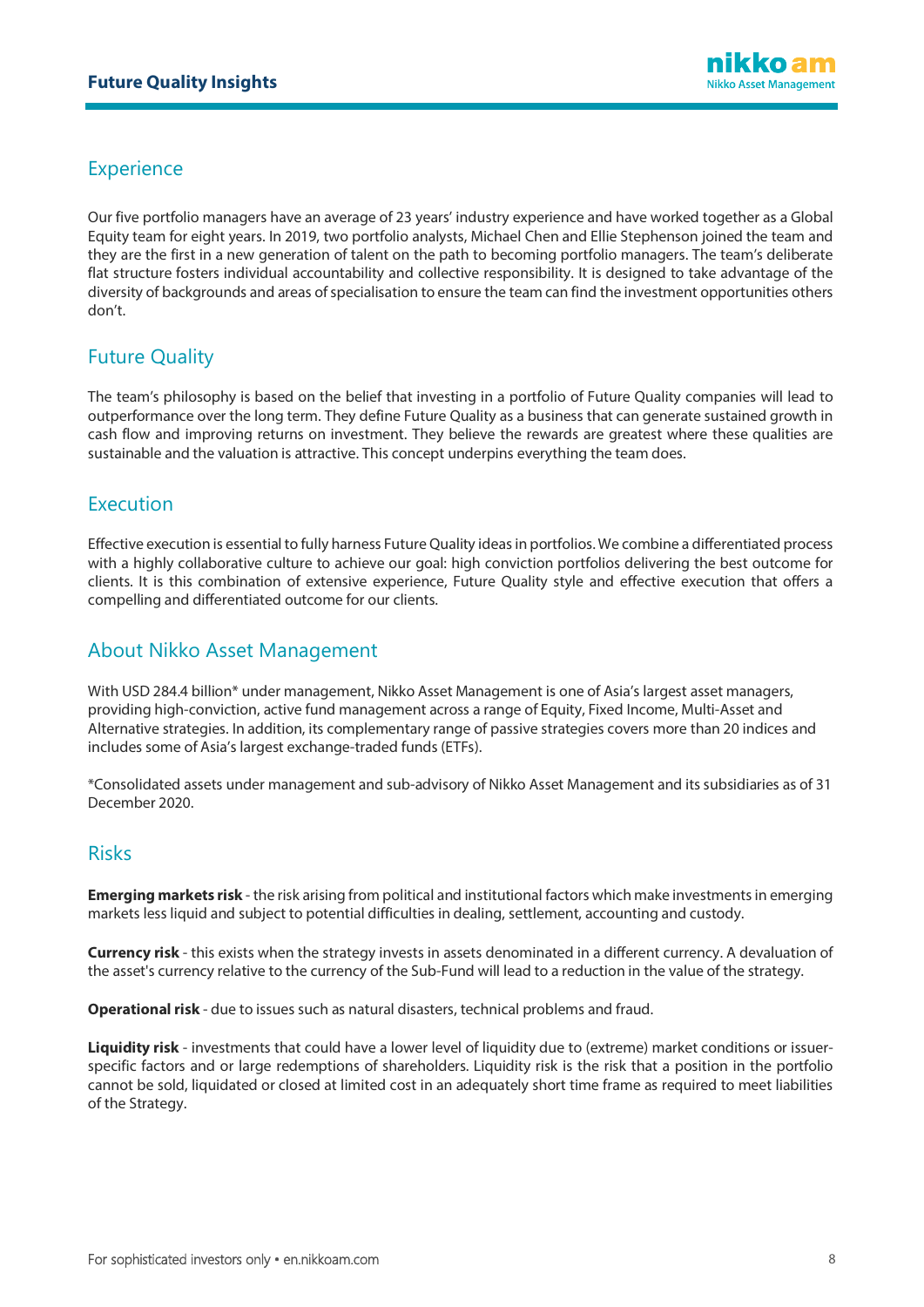## **Contact us**

l

**EMEA – Nikko Asset Management Europe Ltd.**

1 London Wall, London EC2Y 5AD, U.K.

Phone: +44 (0) 20 7796 9866 Fax: [+44 \(0\) 20 7796 9816](mailto:EMEAenquiries@nikkoam.com)

**Important Information:** This document is prepared by Nikko Asset Management Co., Ltd. and/or its affiliates (**Nikko AM**) and is for distribution only under such circumstances as may be permitted by applicable laws. This document does not constitute personal investment advice or a personal recommendation and it does not consider in any way the objectives, financial situation or needs of any recipients. All recipients are recommended to consult with their independent tax, financial and legal advisers prior to any investment.

This document is for information purposes only and is not intended to be an offer, or a solicitation of an offer, to buy or sell any investments or participate in any trading strategy. Moreover, the information in this document will not affect Nikko AM's investment strategy in any way. The information and opinions in this document have been derived from or reached from sources believed in good faith to be reliable but have not been independently verified. Nikko AM makes no guarantee, representation or warranty, express or implied, and accepts no responsibility or liability for the accuracy or completeness of this document. No reliance should be placed on any assumptions, forecasts, projections, estimates or prospects contained within this document. This document should not be regarded by recipients as a substitute for the exercise of their own judgment. Opinions stated in this document may change without notice.

In any investment, past performance is neither an indication nor guarantee of future performance and a loss of capital may occur. Estimates of future performance are based on assumptions that may not be realised. Investors should be able to withstand the loss of any principal investment. The mention of individual securities, sectors, regions or countries within this document does not imply a recommendation to buy or sell. Nikko AM accepts no liability whatsoever for any loss or damage of any kind arising out of the use of all or any part of this document, provided that nothing herein excludes or restricts any liability of Nikko AM under applicable regulatory rules or requirements. All information contained in this document is solely for the attention and use of the intended recipients. Any use beyond that intended by Nikko AM is strictly prohibited.

**Japan**: The information contained in this document pertaining specifically to the investment products is not directed at persons in Japan nor is it intended for distribution to persons in Japan. Registration Number: Director of the Kanto Local Finance Bureau (Financial Instruments firms) No. 368 Member Associations: The Investment Trusts Association, Japan/Japan Investment Advisers Association.

**United Kingdom and rest of Europe**: This document is communicated by Nikko Asset Management Europe Ltd, which is authorised and regulated in the United Kingdom by the Financial Conduct Authority (the FCA) (FRN 122084). This document constitutes a financial promotion for the purposes of the Financial Services and Markets Act 2000 (as amended) (FSMA) and the rules of the FCA in the United Kingdom, and is directed at professional clients as defined in the FCA Handbook of Rules and Guidance.

**United States**: This document may not be duplicated, quoted, discussed or otherwise shared without prior consent. Any offering or distribution of a Fund in the United States may only be conducted via a licensed and registered broker-dealer or a duly qualified entity. Nikko Asset Management Americas, Inc. is a United States Registered Investment Adviser.

**Singapore**: This document is for information to institutional investors as defined in the Securities and Futures Act (Chapter 289), and intermediaries only. Nikko Asset Management Asia Limited (Co. Reg. No. 198202562H) is regulated by the Monetary Authority of Singapore.

**Hong Kong**: This document is for information to professional investors as defined in the Securities and Futures Ordinance, and intermediaries only. The contents of this document have not been reviewed by the Securities and Futures Commission or any regulatory authority in Hong Kong. Nikko Asset Management Hong Kong Limited is a licensed corporation in Hong Kong.

**Australia**: This document is issued in Australia by Nikko AM Limited (ABN 99 003 376 252, AFSL 237563). It is for the use of wholesale clients, researchers, licensed financial advisers and their authorised representatives only.

**New Zealand**: This document is issued in New Zealand by Nikko Asset Management New Zealand Limited (Company No. 606057, FSP22562). It is for the use of wholesale clients, researchers, licensed financial advisers and their authorised representatives only.

**Kingdom of Bahrain**: The document has not been approved by the Central Bank of Bahrain which takes no responsibility for its contents. No offer to the public to purchase the Strategy will be made in the Kingdom of Bahrain and this document is intended to be read by the addressee only and must not be passed to, issued to, or shown to the public generally.

**Kuwait**: This document is not for general circulation to the public in Kuwait. The Strategy has not been licensed for offering in Kuwait by the Kuwaiti Capital Markets Authority or any other relevant Kuwaiti government agency. The offering of the Strategy in Kuwait on the basis a private placement or public offering is, therefore, restricted in accordance with Decree Law No. 7 of 2010 and the bylaws thereto (as amended). No private or public offering of the Strategy is being made in Kuwait, and no agreement relating to the sale of the Strategy will be concluded in Kuwait. No marketing or solicitation or inducement activities are being used to offer or market the Strategy in Kuwait.

**Kingdom of Saudi Arabia**: This document is communicated by Nikko Asset Management Europe Ltd (Nikko AME), which is authorised and regulated by the Financial Services and Markets Act 2000 (as amended) (FSMA) and the rules of the Financial Conduct Authority (the FCA) in the